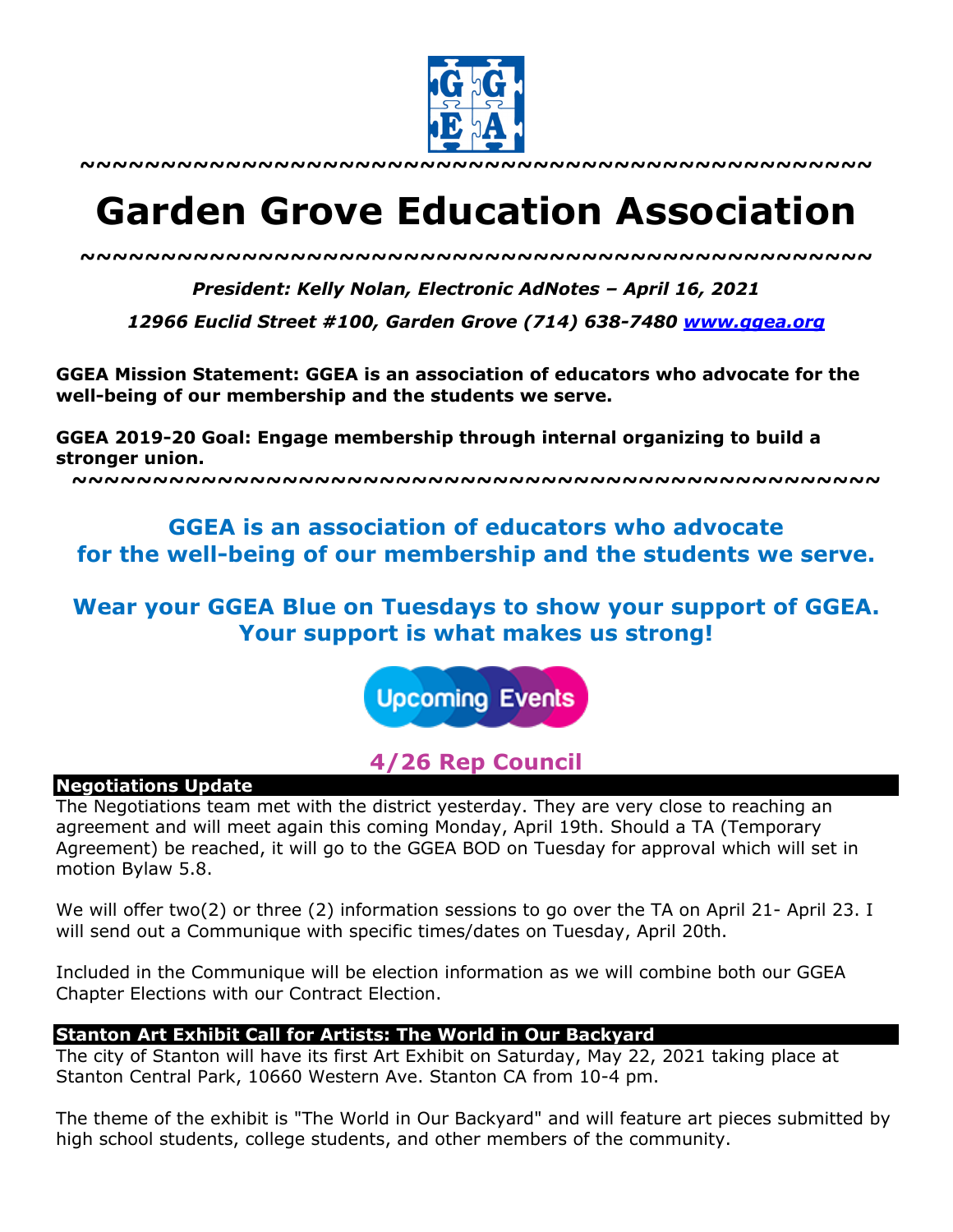"These works of art should encapsulate the tapestry of people from different walks of life whose cultures, beliefs, values, and traditions make our community a richer, stronger, more inclusive place."

"Each work should be the artists' unique interpretation of "The World in Our Backyard". Consider some of the following questions to help get you started:

- What makes you proud to be a part of this community?
- How does the community influence your identity?
- Think about the members of this community who are they? How do they make the community strong?
- What is integral to this community that often gets overlooked by others? If you had to give a single snapshot of life here, what would that look like? "

To participate, complete and submit an application a **https://bit.ly/2021StantonArtExhibit** by April 22. All completed works of art should be delivered between the hours of 12pm-8pm Monday through Sunday to the Stanton Central Park office, located at 10660 Western Ave., Stanton, CA 90680. All physical artwork must be received between **April 22 to May 13** to be considered**.** Please contact Ann Nguyen with any questions at **anguyen@ci.stanton.ca.us** or (714) 890-4211.

# **CTA Virtual Conferences - April**

Registration is now open for CTA's 2021 **Special Education Conference - Home Edition**! **April 30 - May 2**

CTA is excited to announce their inaugural Special Education Conference – Home Edition! This first ever conference has been created specifically for CTA members working in either general education or special education. This brand-new online event will have sessions and workshops that were designed to meet the changing and demanding needs of our members as they work to support, educate and serve all students regardless of their circumstance or situation.

**University Credit is available** to members attending CTA Statewide Conferences this year. As a benefit to members, **CTA will cover the cost of enrollment with CSU Chico**, normally \$75/unit.

**Note: Pre-approval from the district is required to receive credit.**

**Please let the GGEA Office know jennyg@ggea.org if you will be attending this conference prior to registering.**

Registration link: **https://www.cta.org/event/2021-special-education-conference**

# **SB 95 - COVID-19 Supplemental Paid Sick Leave (Labor Code Section 248.2)**

SB 95 - COVID-19 Supplemental Paid Sick Leave (Labor Code Section 248.2) If you weren't aware, on March 29, 2021, California's SB 95 went into effect, which requires employers with more than 25 employees to provide 80 hours of sick leave when an employee is unable to work or telework because:

- Is experiencing symptoms of COVID-19 and is seeking a medical diagnosis
- Is subject to a quarantine or isolation period related to COVID-19 (stay at home order would not count)
- Has been advised by a healthcare provider to self-quarantine due to concerns related to COVID-19
- Is attending an appointment to receive a COVID-19 vaccine
- Is experiencing symptoms related to a COVID-19 vaccine that prevent the employee from working or teleworking